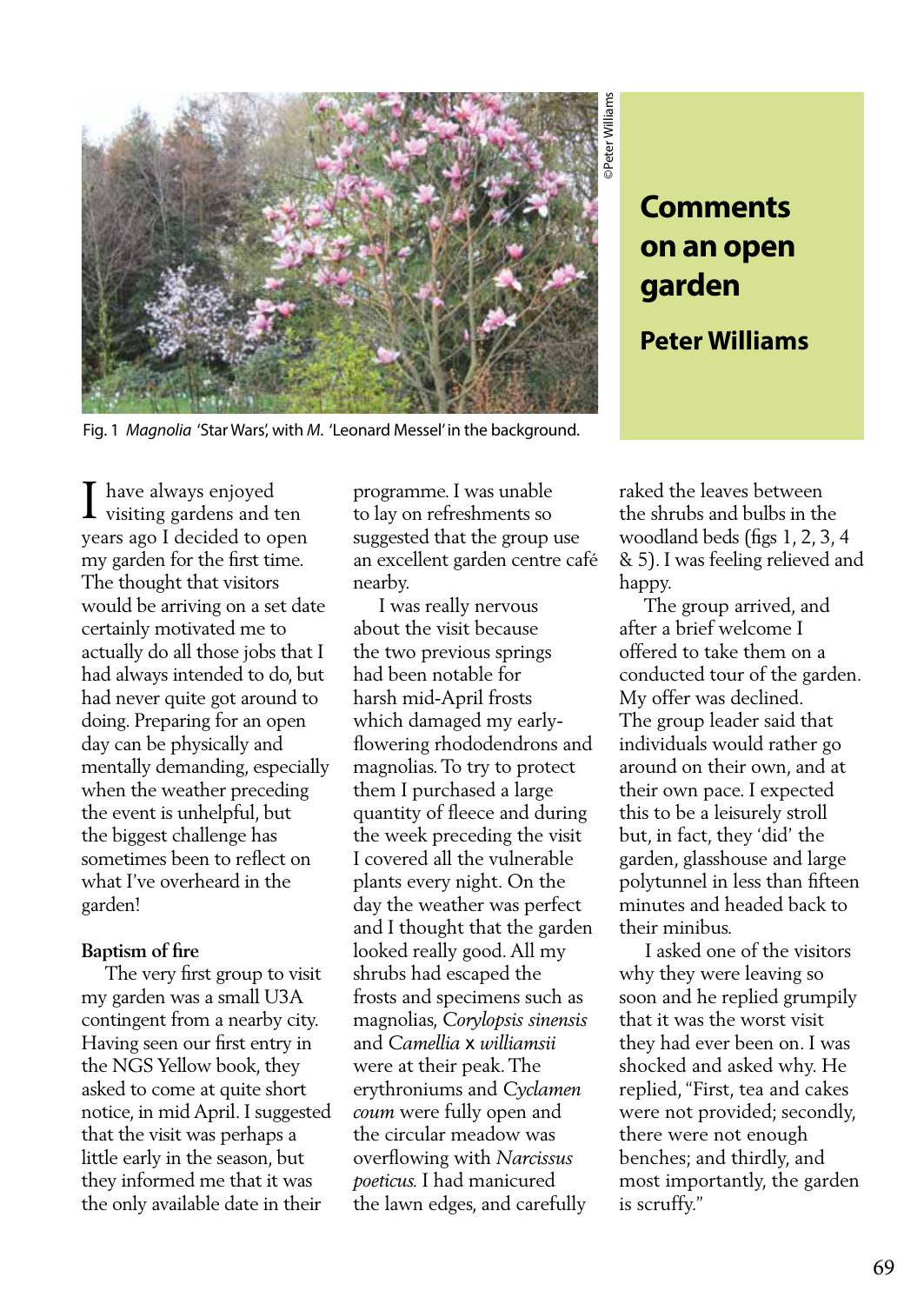

bloom.

He went on to say that I had not bothered to rake the fallen leaves off the flower beds and some of the grass had not been cut. I explained that the uncut grass was the meadow and that woodland beds are usually covered with leaf litter to provide natural growing conditions for the bulbs and spring flowers – but he clearly had other ideas.

 I subsequently discovered that the group was not a gardening group, but an



Fig. 2 *Corylopsis sinensis* in full Fig. 3 *Erythronium* 'Pagoda' edging the manicured lawn.

'Excursion group' and that they had come to view the garden only because their planned visit to a pottery had been cancelled at very short notice. I am pleased to say that many U3A gardening groups have since visited, some on more than one occasion, and that they all appear to have enjoyed their visits.

#### **The importance of cake**

 I sometimes wonder what visitors actually remember

about my garden after their visit – is it an overall impression, or a memory of a particular area, or a plant that was looking good on the open day, or perhaps something that looked poor and needed attention? Recently, when I was giving a talk to a local gardening club, I found out what one visitor remembered. As I sat on the front row, waiting for the meeting to open, I chatted with a member





Fig. 4 *Narcissus poeticus* filled the meadow.



*Fig. 5 Meconopsis* protected by the woodland litter.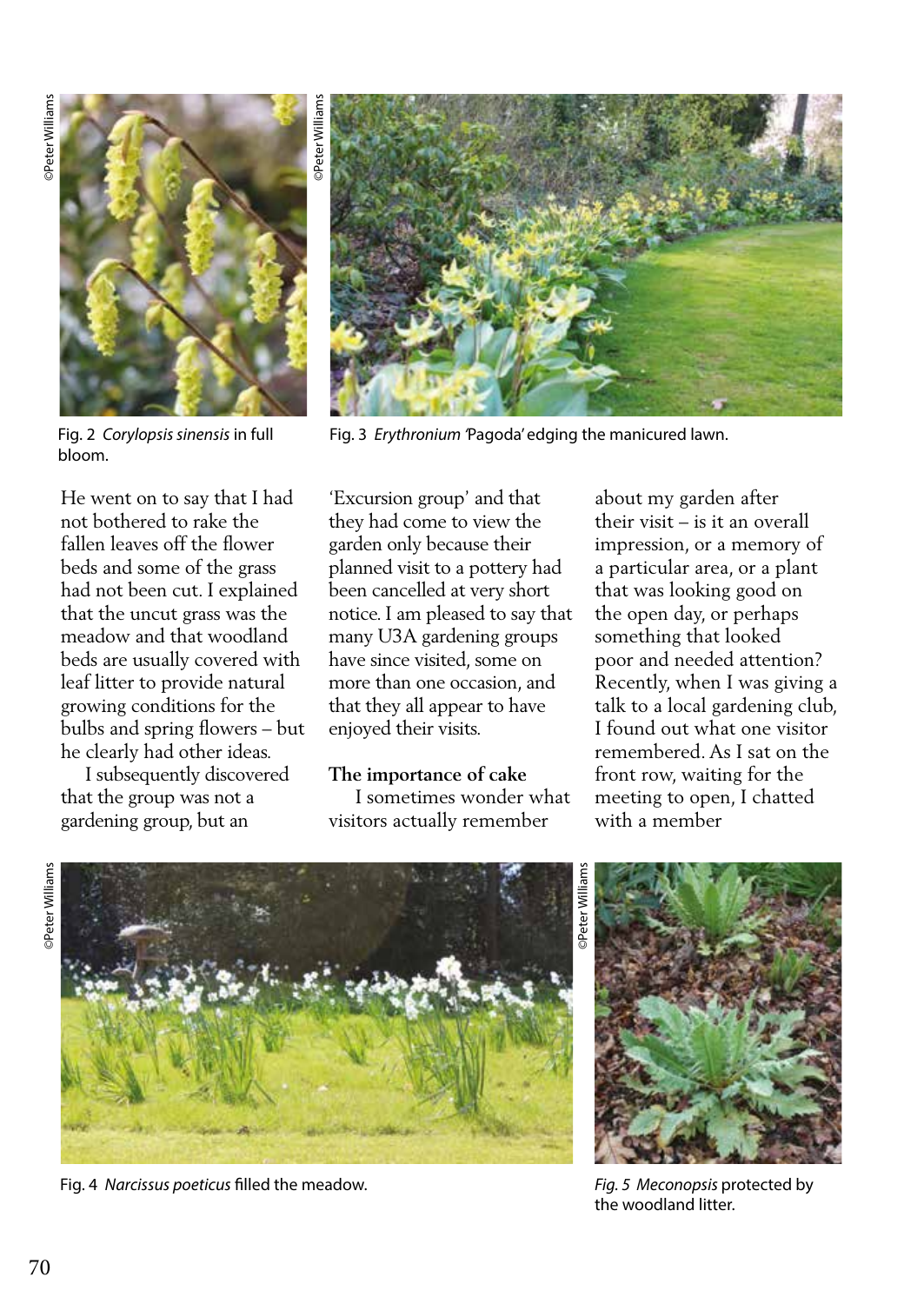of the audience who asked where I was from. She told me that the gardening club had had an excellent visit to my village in spring. "Yes, that was my garden" I replied, "and I remember seeing you in the group." She went on enthusiastically, saying that it had been a lovely afternoon with excellent weather and the club members had really enjoyed the trip and lots had gone home with plants. Then she remembered the cakes (fig. 6) : "I had a piece of gooseberry cake at your garden: I had never even heard of gooseberry cake before the visit, but it was amazing." (Gooseberry cake is one of my wife's special recipes.)

 Feeling confident because my companion had had such a good time, I politely asked what she remembered about the garden. After a long, thoughtful pause she replied, "You know, I can't remember anything at all about the garden, but the cakes were really wonderful."

#### **Garden? What garden?**

 At least that visitor had looked at my garden, even if she remembered nothing about it a few months later. On an earlier occasion a potential visitor wrote off the garden without even taking a look! The person in question is now one of my closest friends, but our relationship didn't start well. We had both been asked to give some advice about improving the appearance of a small area of waste ground owned by the parish. We met



Fig. 6 The importance of cake.

with a local councillor at the site, and we both made suggestions. I was unaware at that time that my fellow advisor was famous nationally for doing this just this sort of thing for churchyards. I did, however, quickly get the feeling that he thought my input was unhelpful and quite unnecessary (in the 'this village is big enough for only one horticulturist' sort of way).

 After the meeting he drove me the short distance home and I asked if he would like to have a look around my garden. We approached the gate and he looked over at the front garden, which is lovely in spring and autumn but a little dull in mid-summer (fig. 7) when this meeting took place. After a quick scan he said, "No thank you", got back into his car, and left.

 He hadn't realised that the main garden lies behind the house and can't be seen from the road.



Fig. 7 "Garden? What garden?" The view from the front gate.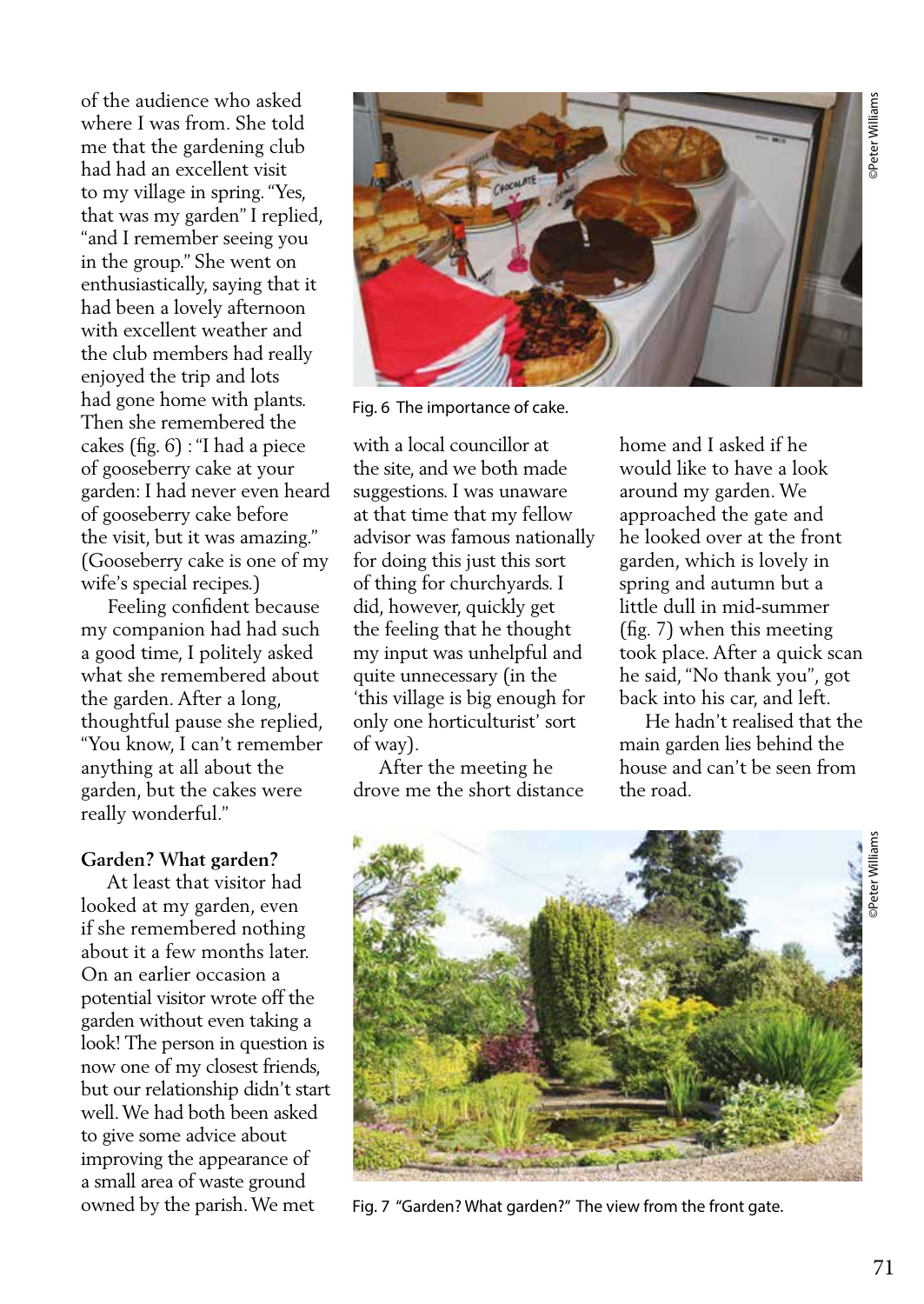

Fig. 8 A well-tended lawn and a curved border – the garden of a man or a woman?

 A year later, on the inaugural day of our village open gardens, he appeared early and unannounced, and asked to look around. He was surprised to find that we have quite a large rear garden with some interesting plants. Remarkably, we quickly became really good friends and have remained so ever since.

#### **Gender and gardening**

 On our first NGS open day I overheard two women discussing the garden. "Do you think the main gardener is a man or woman?" asked one.

 They both looked around, and the other said, "Well, the lawn is really well cared for and the edges are immaculate, and the hedge is beautifully cut. All that suggests it's a man's garden. But ... there are no straight lines, and the herbaceous

border is nicely curved, which suggests a woman's touch." (Fig. 8)

 "Yes," said the first, "but have you **seen** the herbaceous border? It's rubbish, just a muddle of plants with no care taken about colour combinations, leaf shapes or relative size – it must be a man's garden."

 She was correct on both counts – it is a man's garden and the herbaceous border was indeed in need of some attention.

 So I asked a close female friend who is an expert at colour-themed beds for help with the border. One summer's day she came for lunch and viewed the garden. After spending a long time examining the herbaceous planting she said, "This is a classic border". I was very pleasantly surprised, and

thought perhaps it wasn't as bad as I had feared, but then she went on, "Yes, a classic 'Morecambe and Wise' border [as Eric Morecambe defended the duo's music-making against André Previn's criticism], all the right plants but not necessarily in the right order." After extensive repositioning with the help and guidance of my friend, I believe the border now looks much more interesting, colourcoordinated, and feminine (figs 9 & 10)!

#### **Plant sales**

 Groups usually visit in April and May, but occasionally they wish to come in June. At this time my potted spring bulbs have largely finished so I sometimes replace the containers of tulips with pots of rhododendrons in flower.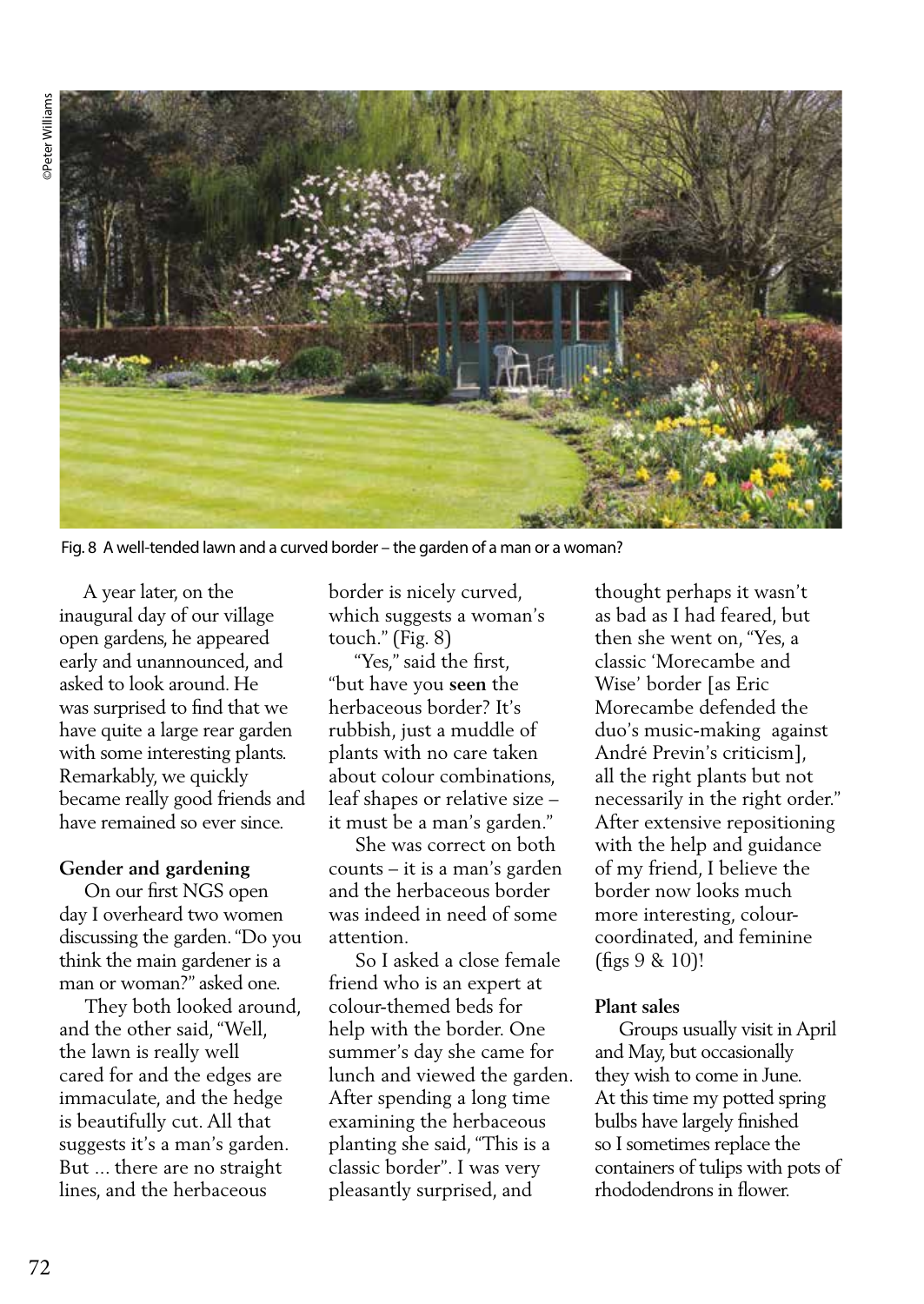I overheard one visitor talking enthusiastically about a few pots of compact, very floriferous rhododendrons I had put on the patio. "I will certainly buy one of those if they have any for sale," he said, to which his companion responded, "That would be a daft thing to do – it's a well known fact that shrubs only flower really well just before they die – mark my words, those will be dead by autumn."

 This only confirmed my long-held view that whatever follows the phrase 'It's a well known fact' is usually wrong.

 I always try to have plants for sale that reflect the garden, which isn't difficult because all are propagated from garden stock and none bought in for the event. I frequently hear visitors, especially couples, carefully



Figs 9 & 10 With advice from my friend Julie, seen here with *Malus floribunda,* the herbaceous borders were greatly improved and deceptively feminine.

discussing whether it is worth spending £2.50 for a plant that they probably couldn't get from a garden centre for less that £5, if at all. If I think that they are dithering but one of the pair really wants the plant, I suggest

that it is only the price of a cup of coffee that will provide enjoyment for just 10 minutes – whilst the plant is potentially immortal, capable of multiplying and could provide pleasure for a lifetime – what a bargain! (Fig. 11).

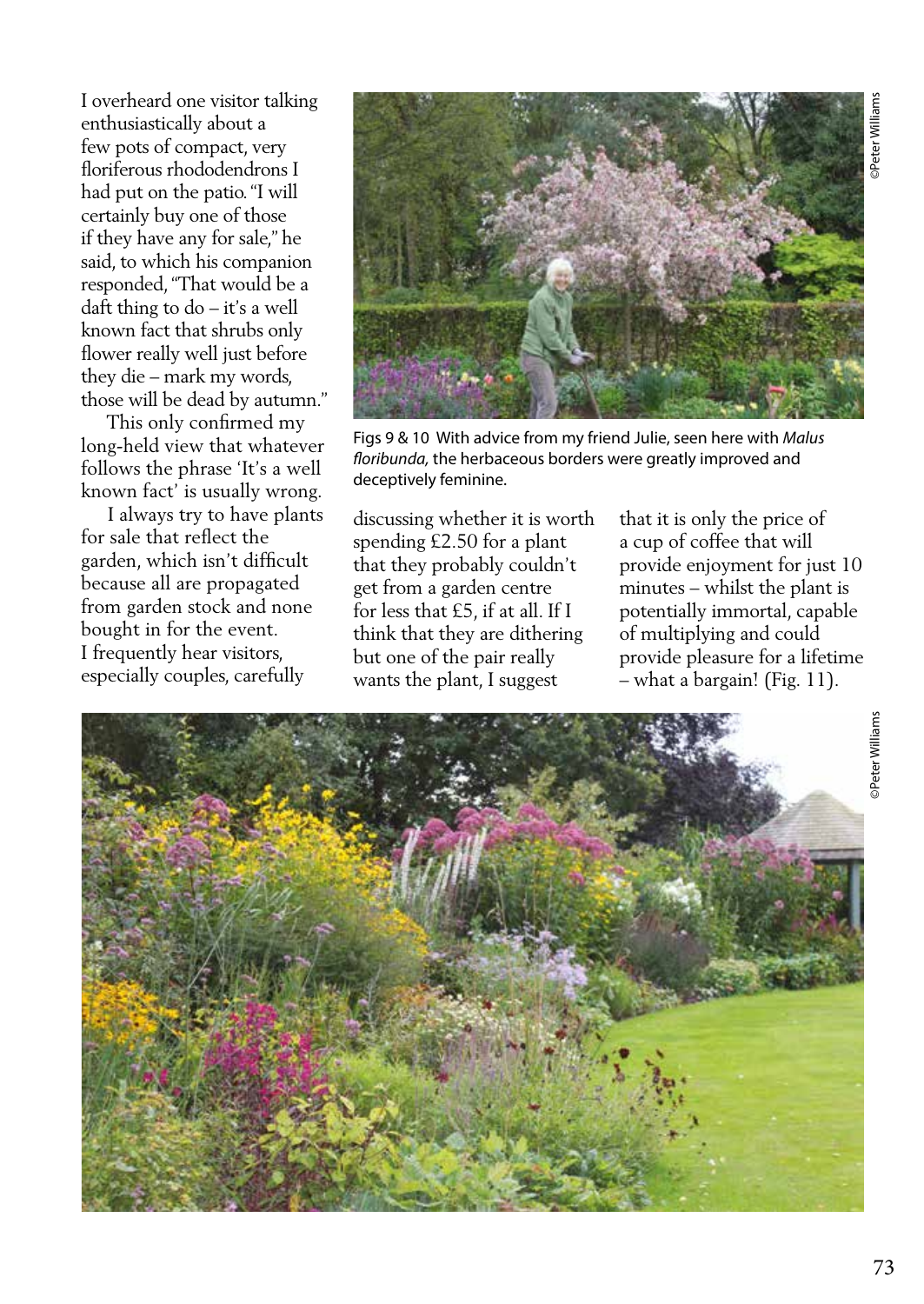©Peter Williams ©Peter Williams **Peter Williams** 



Fig. 11 A successful raid on the plant stall.



Fig. 12 Our postman's perspective – he just couldn't see the fun in gardening.

### **We're not all gardeners**

 Surprising at it may seem, not everyone is keen on gardening. I was expecting a parcel one day and left a note on the front door telling the postman that I'd be in the back garden and asking him to come and find me. He duly appeared through the car port, took one look at the large garden (fig. 12), and said with

a sarcastic Glaswegian smile, "Do you think that you've enough garden here – couldn't you do with another field or two to go at?" When I replied that it kept me out of mischief, he retorted, "It's far more fun getting into mischief than crawling about on your hands and knees in a garden. You should give it a go sometime."

# **Out of the mouths of children**

 Gardener visitors are invariably polite and complimentary. When in conversation with the garden owner they will think of positive, supportive things to say. Sometimes, however, their thoughts may be more critical and usually remain unsaid. This doesn't always apply to young children, who have yet to master the art of diplomacy and hence supply more honest comments.

 When our children were small I had an embarrassing encounter with the owner of the once magnificent St Nicholas garden where the rambling rose 'Bobby James' was raised. When we visited, the garden had been in decline for some years. As we walked around the somewhat sad remains, complete with collapsed glasshouse and overgrown shrubbery, we encountered Lady Serena James. Lady James was charming and asked if we were enjoying the garden. Being diplomatic I said, "Yes thank you, I've wanted to see this garden for ages", which was absolutely true. I was just going to add that it must have been wonderful at its best when my fiveyear-old daughter cheerfully interrupted the conversation saying, "But Daddy, you just told Mummy it was a weedinfested jungle!" Lady James simply smiled and said, "Just tell your father that he needs to look past the weeds to see the real garden."